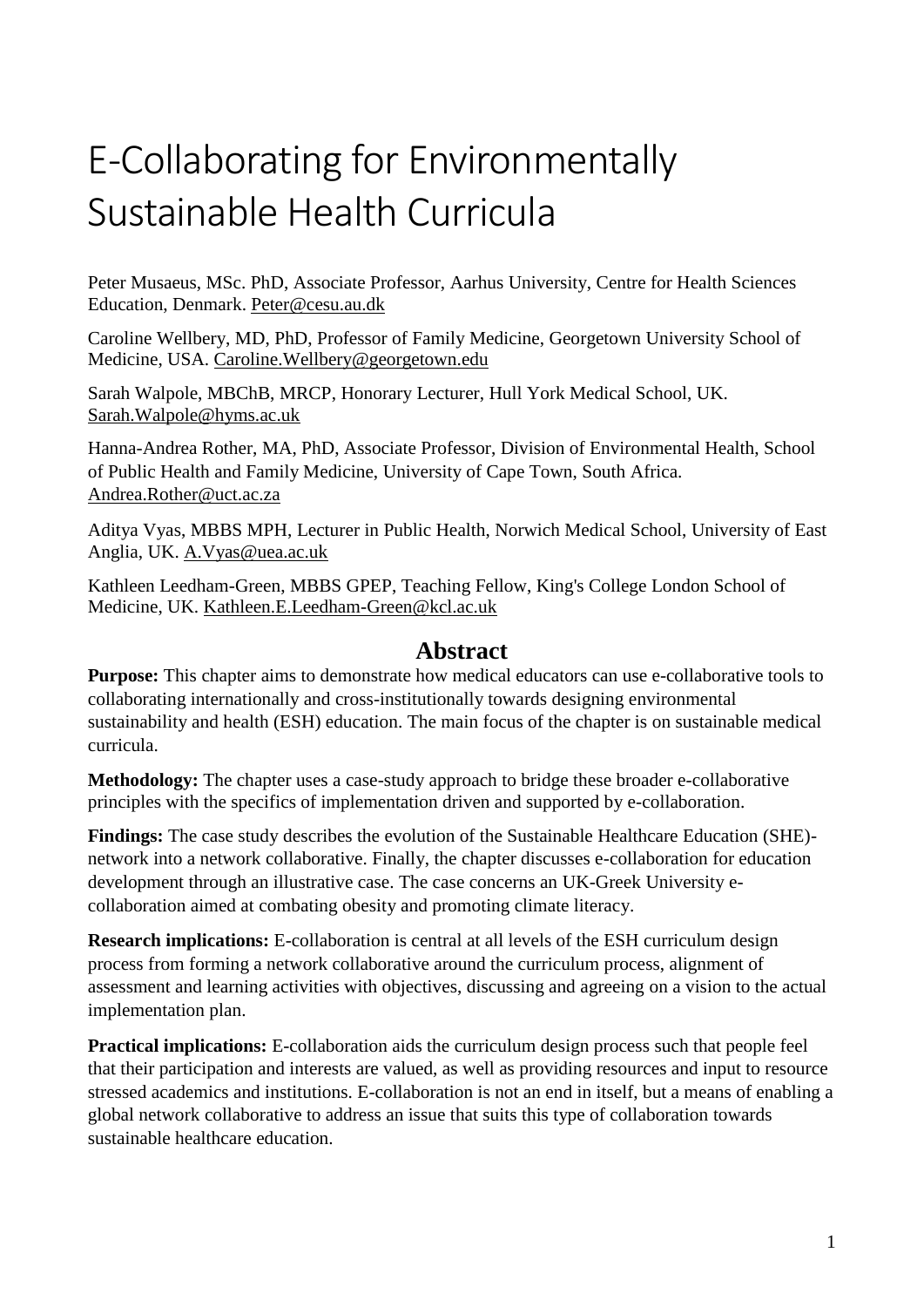**Originality:** This chapter is inventive in showing how the promotion of climate literacy can be a component of a sustainable medical curriculum and how this process is facilitated with ecollaborative tools. The chapter demonstrates how health education should educate climate literate health professionals who are able to address and reduce public health impacts of climate change.

**Keywords:** Medical Curriculum; Environmental Sustainability; Network Collaboration; Climate Literacy; Case Study.

## **Introduction**

E-collaboration has the potential to enable educators, policy-makers and researchers around the world to contribute towards designing an environmental sustainability and health curriculum, including a focus on climate literacy and health. In particular, e-collaboration provides a way to bring collocated participants from different disciplinary backgrounds, organizations and different regions and countries to contribute together towards an educational project.

E-collaboration in designing health care education is challenging. First, e-collaboration needs to take heed of considerable differences in national standards and provisions of healthcare (Starfield & Shi, 2002; Ozcan & Khushalani, 2016)) and health education (Harden, 2006). Second, ecollaboration needs to consider different stakeholders' opinions. The stakeholders include health agencies, clinicians, educators, students, and patients. These stakeholders might hold different opinions about the health curriculum and about use of hospital and educational resources including how to deal with waste and energy consumption; it is fair to assume that different stakeholders represent different positions or interests, which makes e-collaboration all the more necessary to understand different positions and mediate between them. Third, health education is highly interdisciplinary; conceptual and empirical challenges abound in synthesising and working between different traditions of research. In medicine for instance, subjects range from the traditional biosciences of anatomy, biochemistry and physiology to the clinical medical sciences such as oncology and haematology to humanities such as communication and ethics, and social sciences such as psychology and sociology (Kapucu, 2006). While cross-disciplinary work provides an expanded perspective on today's complex health issues, historically entrenched disciplinary boundaries and a tendency toward specialization have created the need to develop new strategies for e-collaboration. In summary, there is lack of trialled approaches towards sustainable medical curricula facilitated by e-collaboration

While e-collaboration can help any curriculum network build, our focus in this chapter has a double focus specifically on both health professional education (e.g., climate literate health professionals) as well as sustainability. Research on how to use e-collaboration to design ESH curricula is both relatively new and highly relevant for patients, institutions (medical schools), societies, and indeed the planet. There is a need to integrate environmental sustainability and health (ESH) in the required and elective health sciences curricula. For example, providing health professionals with the ability to identify climate related health impacts (e.g., aggravation of pre-existing conditions, heatstress, vector-borne diseases, mental health effects, and respiratory problems). In a few countries, health faculties or medical schools have made solid progress toward incorporating ESH education into the curriculum. Unfortunately, in most countries, such teaching is lagging or altogether absent. This chapter, therefore, advocates for continued innovation in supporting the curriculum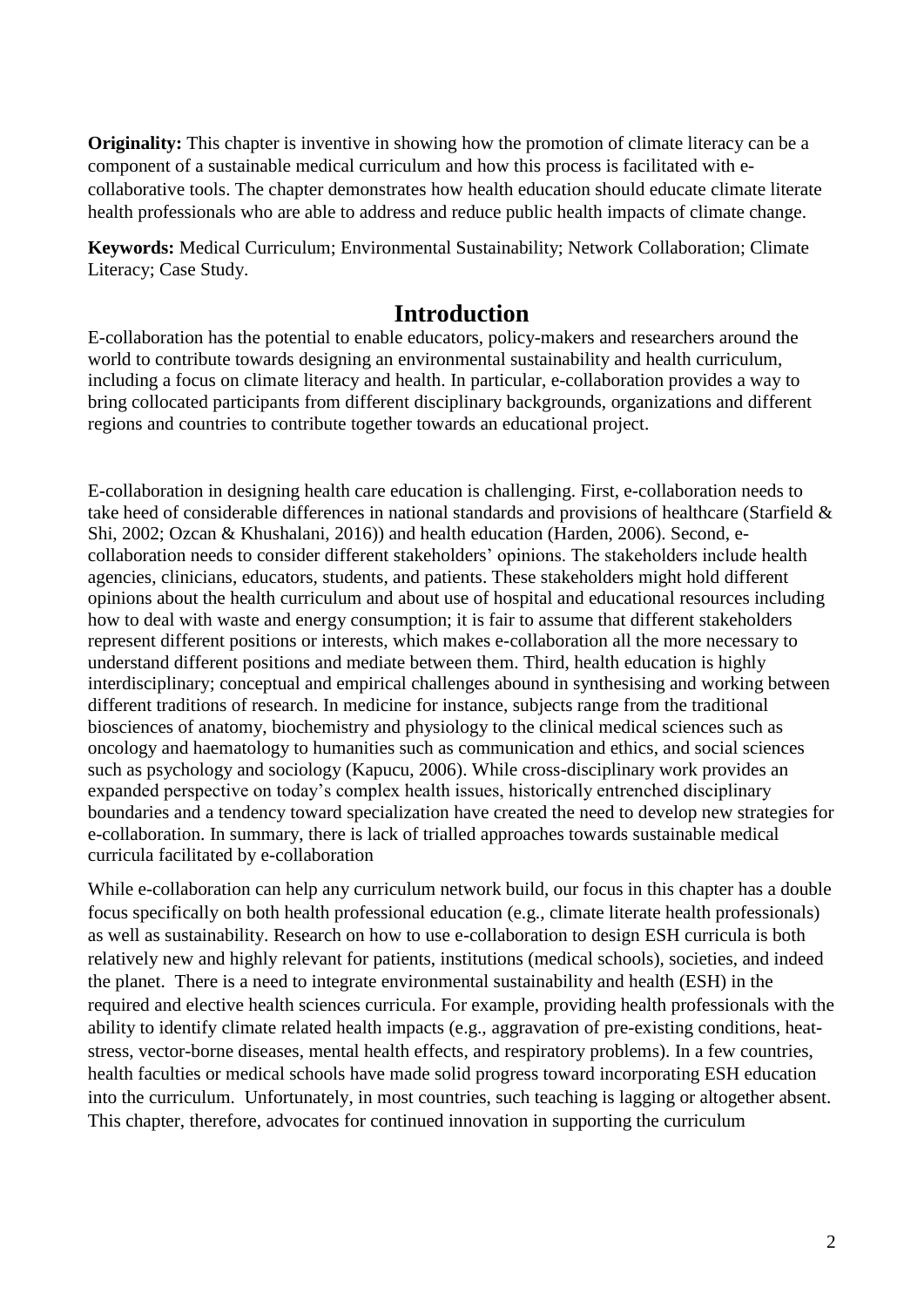collaborative, whose purpose is to design, share, and evaluate different environmental sustainability and health (ESH) education modalities focusing on the environment as a key determinant of health.

In this chapter, we examine our experiences as medical educators collaborating internationally and cross-institutionally towards designing ESH education with a focus on the sustainable medical curriculum that includes educating climate literate health professionals. Network members used electronic technologies because they were geographically dispersed and hence needed to work both synchronously and asynchronously. Our overarching aim in the chapter is to formulate guiding thoughts around general organizational processes that can inform engaging and fruitful sharing of educational curricula, materials and goals.

We provide an illustrative case to bridge these broader e-collaborative principles with the specifics of implementation driven and supported by e-collaboration. The approach to e-collaboration that we propose aims to achieve three objectives. First, the discussion of e-collaboration should provide insights that are relevant to all aspects of curriculum design. Second, cognisant of the global nature of many current challenges for environmental health and medical education, the practices that we propose can facilitate collaboration across borders and can be adapted and applied internationally. Third, we aim for an approach that enables collaboration between diverse stakeholders and involves low financial and environmental costs.

## **Sustainability in the Curriculum**

Fundamental determinants of health such as air quality, water safety, climate, biodiversity and natural resources are global; they cut across national and political borders (Costello et al., 2009). Ecollaboration is ideally suited to this kind of global concern. In one direction, it facilitates design and subsequent dissemination of centrally agreed targets, strategies and policies such as the Sustainable Development Goals and ESD approaches. In the other direction, it allows the dissemination of examples of good practice and supports the development of locally relevant learning opportunities, informed by centrally derived goals and guidelines.

Lack of sustainability is a threat to human health worldwide, yet it has not received the attention it deserves in health education worldwide. Learning objectives concerning core sustainability have been developed in the UK (Costello et al., 2009), adopted in the UK national medical curriculum (GMC Outcomes for Doctors, 2015), and the validation is ongoing in the USA (Teherani et al, forthcoming) and expanded through international collaboration (Walpole et al., 2017). However, they are, to our knowledge, yet to be incorporated into learning and assessment on a national basis in any country. For example, specific training on the impact of climate change on health is limited, if not completely lacking. Generally, local medical educators' enthusiasm has tended to precede top-down institutional policy and support, driving the sustainability agenda into core teaching. Ecollaboration could help to build national and international networks of educators pioneering new ESH teaching, thus bringing momentum to the process of formulating high academic standards and policies to implement ESH.

## **Organization and Terminology of the Chapter**

In Box 1, we present the terminology pertaining to the topic. Subsequently, we describe the evolution of the Sustainable Healthcare Education (SHE)-network into a network collaborative. We then support our discussion of e-collaboration for education development through an illustrative case. The case concerns an e-collaboration between King's College London and Aristotle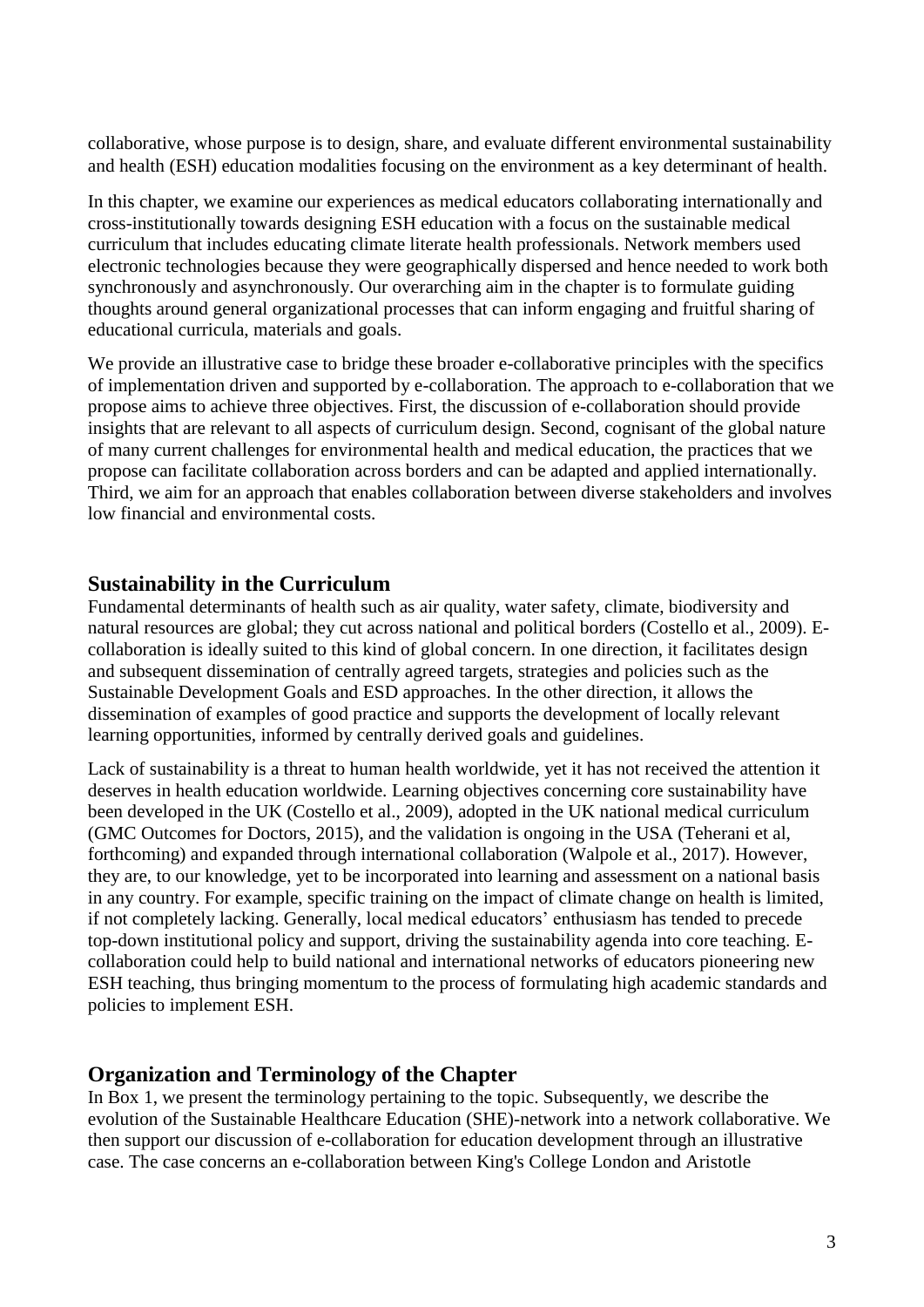University, Greece, which aimed to combat paediatric obesity in Greece. By addressing network development as well as an on-the-ground case-based application of e-collaborative principles, we explore the theory and practice of e-collaborating while sharing lessons learned.

## Box 1: Terminology

**Climate literacy and health** relate to how well students and professionals analyse principles of the Earth's climate system and effects on health as well as make judicial decisions in regards to healthcare actions that might affect both health and climate.

**Collaborative** or **network collaborative** refers to an organisation within a network in which members contribute towards a specific project.

**Curriculum** can on the one hand refer to the organised content and objectives of education as produced by an educational institution such as a medical school. This includes both formal and informal teaching and assessment methods. On the other hand, it can refer to students' experiences with such content and objectives as they translate it into concrete learning activities.

**Curriculum network** or **curriculum collaborative** refers in this chapter to a group of medical educators who might be co-located and distributed across the world, yet communicate and ecollaborate on a regular basis and work together to address medical curriculum concerns.

**Environmental sustainability and health (ESH) education** has an overall mission to educate students with knowledge, skills, and attitudes that can contribute to environmentally sustainable high quality health-care. Sustainable here might refer to activities for building viable ecological, socio-economic conditions for sustainable healthcare. ESH curricula are health educational curricula that integrate learning about the relationship between ecosystems and human health, approaches to providing sustainable healthcare and an environmental sustainability perspective in public health and professionalism.

**Medical educators** are teachers, administrators, researchers, faculty developers, curriculum designers, and students who are involved in planning, conducting, evaluating, and researching learning and teaching at medical schools.

# **Collaborative Integration: the SHE-Network**

In the following, we explore how the SHE-network has developed from its institutional origins to a global endeavour. Members of the networks involved in promoting ESH education share a desire to ensure that medical students are prepared to address the challenges and opportunities that the relationship between humans and ecosystems brings to healthcare. One example of this is to investigate the impacts on health from changes in the climate. Here we explore how this led into the SHE network's formation and growth. Our discussion touches on the network's aims, its successes to date, and challenges that remain.

## **Fostering a Collaborative Network**

E-collaboration can help to spark and maintain a curriculum collaborative network. The SHEnetwork was launched in 2009 to foster cooperation around ESH education. Key milestones in the development of the network are shown in figure 1: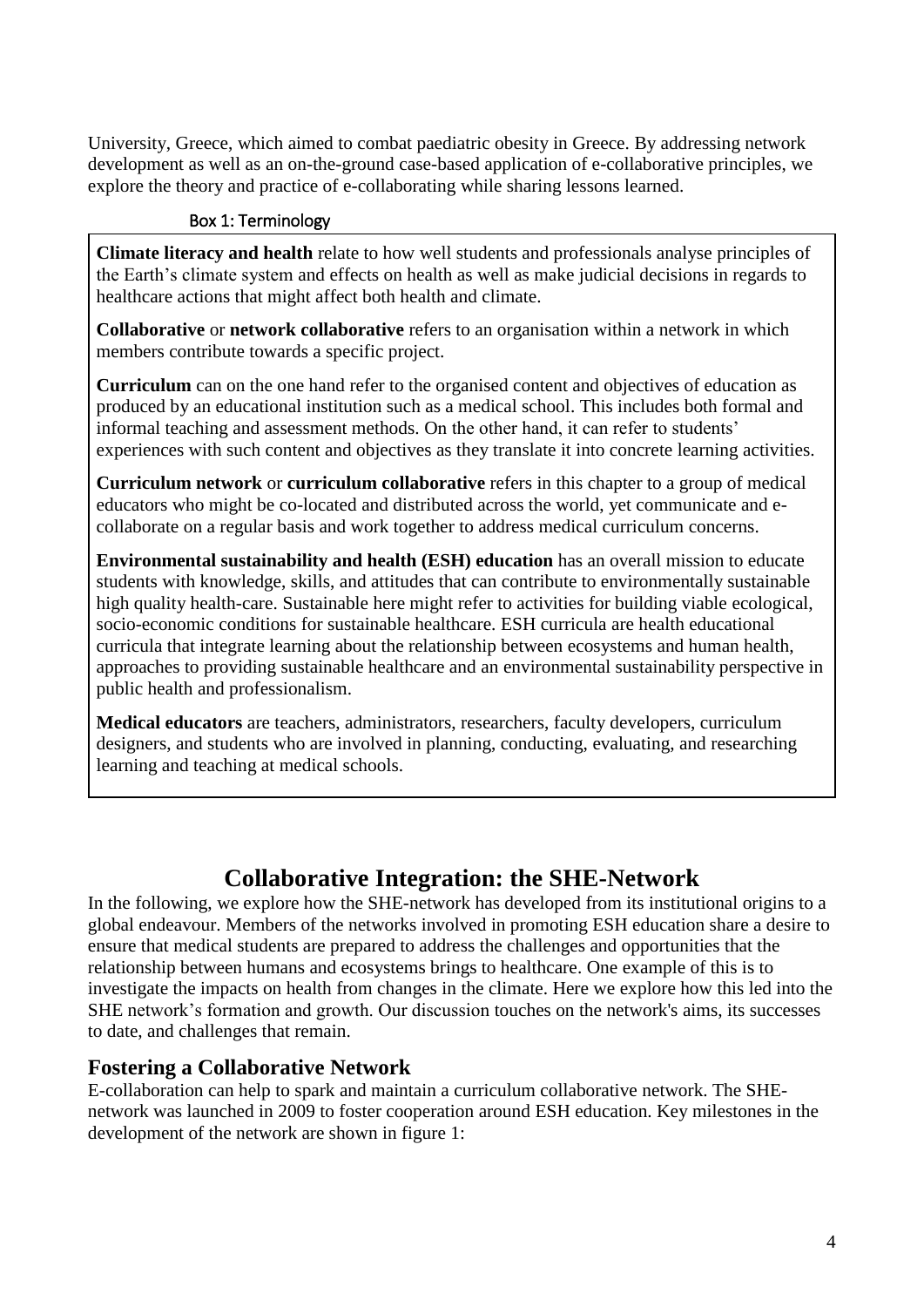

Figure 1: The key achievements of the SHE network over the past decade

Members of the SHE-network predominantly used the network as an e-collaborative support structure, sharing their practice, and seeking common solutions. However, until recently, most members acted autonomously within their own institutions to develop teaching for their students. The SHE-network was therefore a loose or informal work organisation among educators. The leadership of this group passed, over time, from its creators (one academic and one clinician) to a leader with more ample time and resources (a senior academic medical registrar doctor). With an increasing membership, the SHE-network naturally evolved from loose cooperation with irregular contacts from members, towards a stronger collaboration where active participants maintained regular engagement including updates to all members. The SHE-network is an example of a collaborative that supports consensus building, and provides social capital (Briggs, 2007) in what is currently a 'bottom-up' movement, that is beginning at a local level and at low levels in the organisational hierarchy before moving to influence change at an aggregate level (Walpole et al., 2017).

Once the network was well established, the time had come to work towards the global mandate of integrating sustainable practices into medical education and addressing the health impacts of climate change. This came about through a highly interactive symposium (with both face-to-face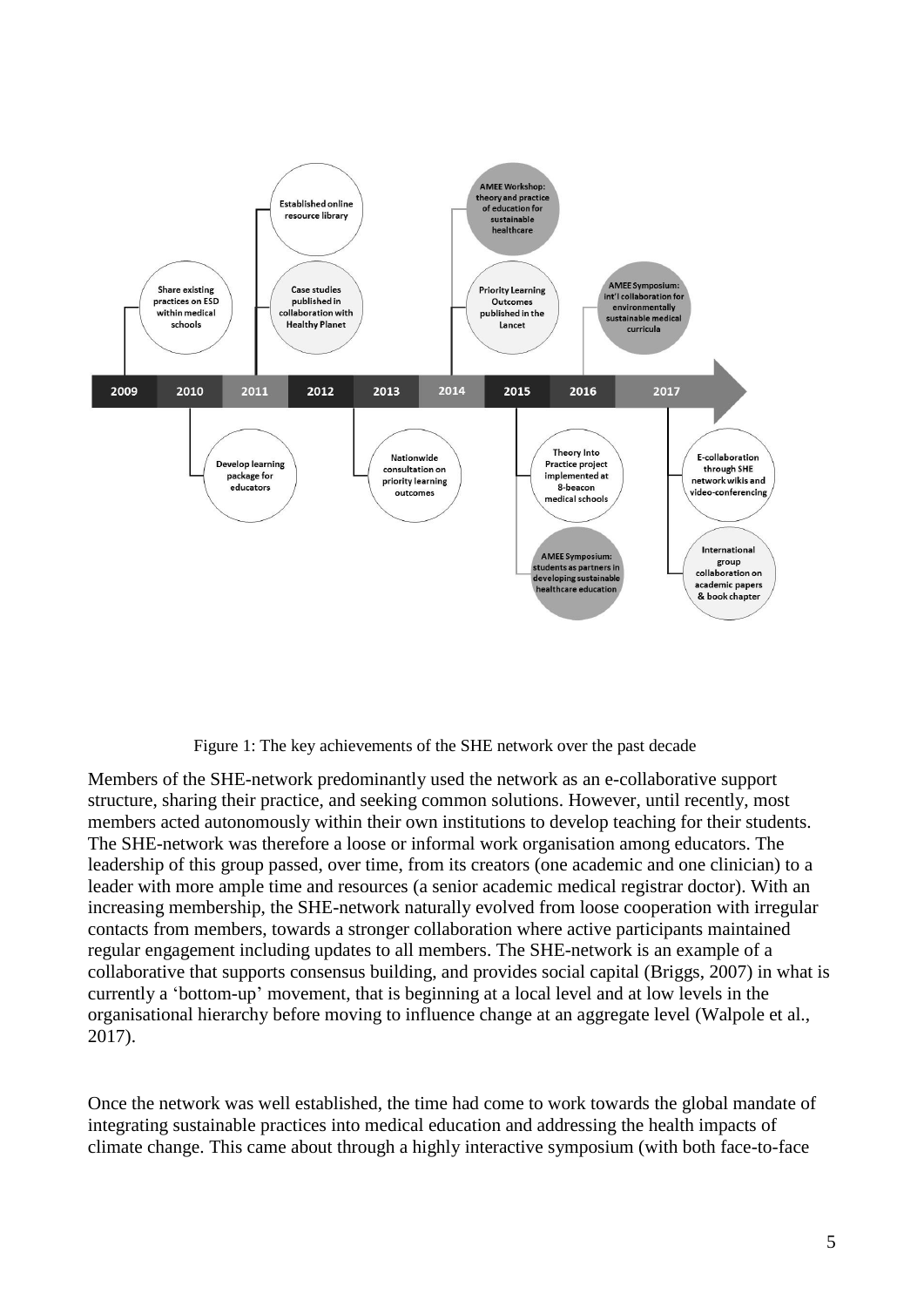and video-linked interaction between participants) that also served as a network node. A core group from the SHE network sought a forum for this endeavour and identified the 2016 AMEE (Association for Medical Education in Europe) conference (the world's largest conference for international medical educators, held annually) (Walpole et al 2017). The group ran a symposium exploring environmental sustainability curriculum development building on previous years' experience at AMEE conferences. After the workshop, conference participants self-selected to join a SHE-based core group de-briefing and exchanged contact information. When participants returned to their home institutions, several responded to the workshop leaders' invitation to participate in a publication summarizing the workshop structure and outcomes. In the following six months, several related projects were developed.

#### SHE-network accomplishments

As initially outlined, the aims of the SHE-network's e-collaborative activities target-specific outcomes. Currently completed and on-going projects include network expansion, development of an on-line presence through an established web-based platform, publications and presentations in a range of formats and settings, the development of open-access case studies, curriculum materials and online network discussion.

#### *Network expansion*

After the AMEE meeting, the SHE-network expanded its reach through representatives across continents. These included not only individual participants, but affiliated educational networks with the potential to expand SHE's reach. Network strengthening, expansion and creation of nodal centres within or between organizations such as universities or medical schools offer opportunities to support the long-term goal of educating healthcare professionals to think and act for a sustainable agenda. Expanded networks can use e-collaboration to move from a narrowly defined towards a well-defined goal without losing sight of the broader understanding of ESH. For instance, ecollaboration allows for discussion of whether the top priority should be to lower carbon-emission in hospital or primary care or to tackle the mutual effects between health and climate change, or migration patterns in the future.

At the same time, network expansion requires e-collaboration to facilitate inclusivity, and its correlate: resisting fragmentation. To keep all e-collaborators engaged and goal-focused, small breakout groups were formed through e-communication and these groups addressed specifically assigned tasks. Sub-groups have had the opportunity to reconvene online and report to the broader network on the subtasks and larger enterprise.

#### *Platform development*

An e-repository of resources and materials is an important focal point for sharing materials. The SHE-network collaborative uses the Centre for Sustainable Healthcare's subsection on SHE to post resources and materials for curricular development. Access to a repository of free educational materials is essential to assist users internationally in adapting their curricula to specific settings and various levels of resource allocations.

Based on experience of the SHE network, an ideal repository amenable to e-collaboration should have the following characteristics. First, a list of resources, particularly open-access on-line courses focusing on ESH, but also agencies and organizations that provide education and advocacy tools.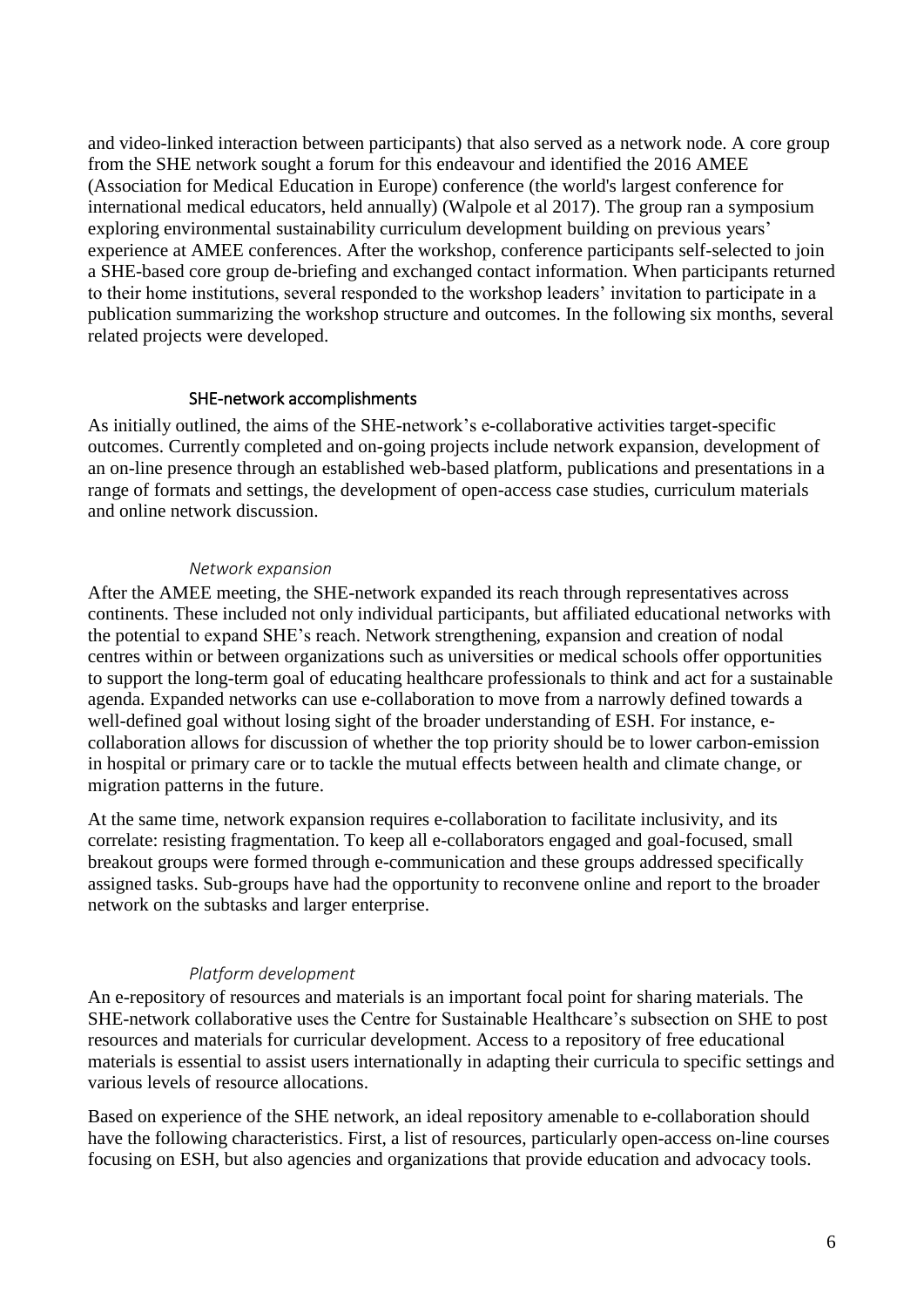Second, the repository should assemble syllabi that users can adapt in developing learning objectives and structuring courses at their own institutions. Third, full course content modules should allow easy adaptation in resource-limited areas, where lack of time and funding may interfere with curriculum development. Fourth, a materials repository must provide a forum for feedback because of varying local concerns in face of globally applicable conditions. In summary, a materials repository must provide a forum for feedback. The SHE-network's comment function allows e-collaborators to add to and comment on postings, which in turn facilitate discussion of the latest pedagogical thinking.

#### *Scholarship*

In the wake of the SHE-network's presence at AMEE, one of the group's goals was to enlist collaboration on scholarly activities, including publications and presentations. Thus, network members could enlist collaboration on projects that would build on previous accomplishments and enhance the network's visibility and credibility.

In writing up research papers and preparing conference submissions, members as e-collaborators of the SHE-network experimented with different communication intensities, that is, coming together face-to-face at widely spaced intervals, communicating as a plenary through video or audio modalities or on a variety of e-platforms, and breaking out into small groups communicating electronically to accomplish specific tasks. But in general, the e-collaboration tools available to the SHE-network serve exactly the same purpose as for any other collaboration and include any combination of the following: synchronous web-based chat tools, asynchronous conferencing tools, e-mail, internet-based list-servers, Web 2.0 with social network tools, collaborative writing tools and collaborative decision support systems.

E-collaboration with videoconferencing is useful in planning conference workshops, conducting research and writing journal articles. Shared successes in these areas have spurred the network on, over time, towards increasingly complex goals. As Schauer and Zeiller (2011) point out, to promote e-collaboration success, successful synchronous cooperation is key. In our experience, none of the communication venues or platforms mentioned above replace or compensate for tacit elements that are crucial to the group's success. These include a sense of diligence and responsibility, passion for the project, and openness and respect towards colleagues.

E-collaboration needs to resolve issues around authorship in a collaborative network. Our experience was that e-collaboration adapted to fluid leadership where different contributors were encouraged to step up at different times depending on the network members' evolving priorities. We found that the more motivated the group, the less leadership is necessary and the more coordination functions take precedent. The assignation of followership, authorship and sense of agency may for that reason not be as problematic for a passionate issue-driven volunteer group as it is for traditional collaborations.

#### *Curriculum development*

Network participants have contributed various specific curricular examples via the SHE-network. These range from course syllabi to detailed descriptions of workshops and modules incorporated into pre-clinical and clinical courses to on-line case studies. Although data are lacking on the extent to which these curricular cross-network postings have been adapted thus far across institutions, sharing of curricular material is most feasible under specific conditions.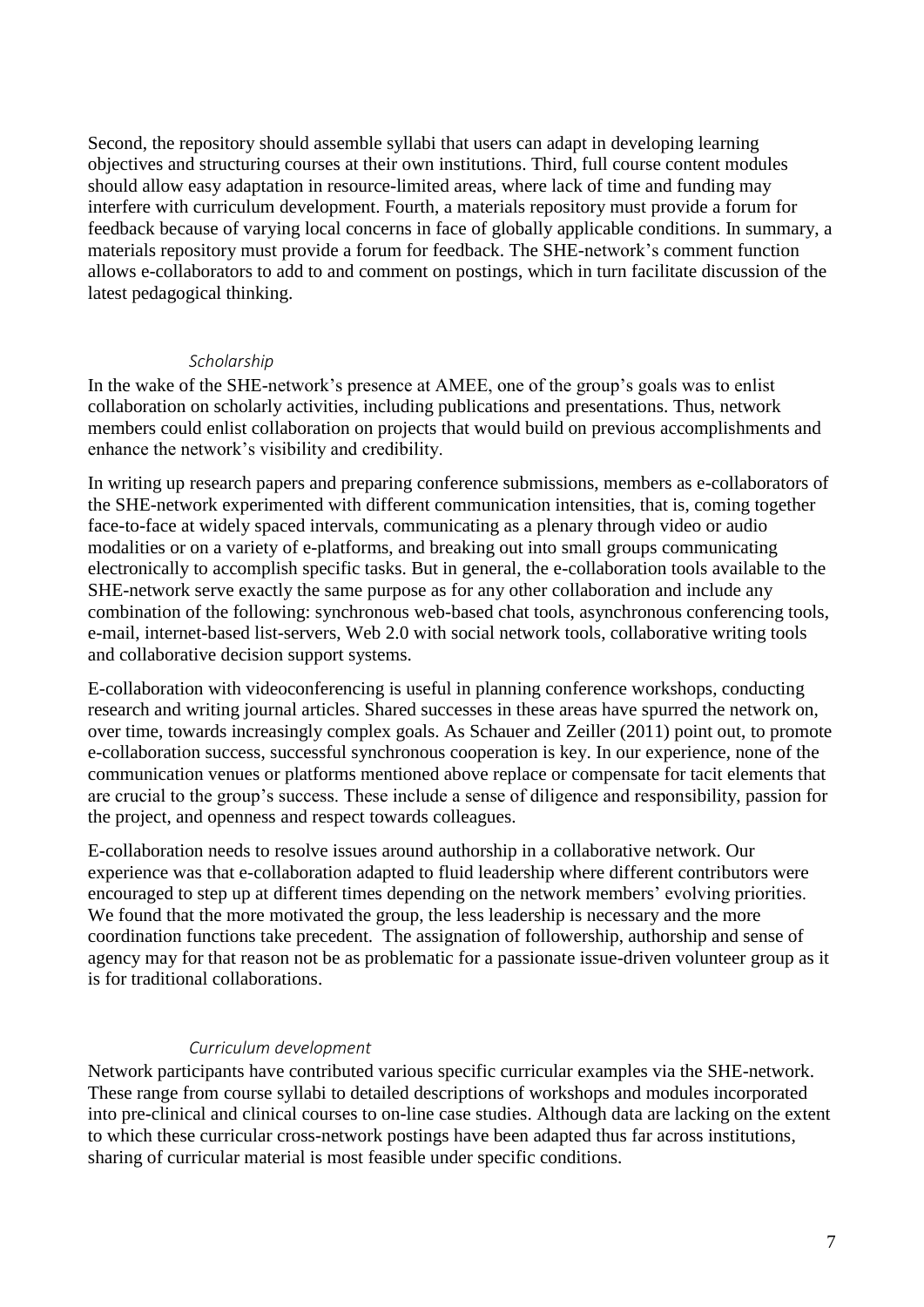First, curriculum development must involve committed faculty as e-collaborators who already have experience with curriculum implementation and can inform best practices, that is, share their successes for how to export a curriculum to other medical schools within their own or other countries. There is also a need for relevant faculty in this collaboration e.g. educators who are knowledgeable and experienced in environmental health, sustainability, climate literacy.

Next, faculty will be best motivated to use e-collaborative technologies if they are aligned with the technologies as a social practice of medicine. It is important to recognize that the collaborative tools used for purposes of medical research, medicine as science, medical education and the medical profession follow and an intricate but meaningful social practice (Crawford, 2006). Medicine for instance centres on standard diagnostic and treatment modalities across institutions. E-collaboration allows participants to query the network members about differences in the social practices in which they participate. This might give us worked examples as to how health is affected by climate change and its ramifications in different settings.

Finally, to further the network's goal of developing curricular material, network members gather information on and develop responses to the challenges network e-collaborators might have encountered in adapting different components of web-based resources in a range of settings. While this web-based approach to shared curricular materials will likely mean focusing at first on homogeneous end-users, e.g. learners from developed countries where fossil fuel consumption is not only high but also taken for granted in everyday life, we hope to use all the strands of our connective capacities to involve e-collaborators from low- and middle-income countries (LMIC). To this end, it is important to engage students and, elicit their input to make the cases and simulations relevant to their local circumstances to eventually achieve global portability.

# **Case Example: UK-Greek University collaboration**

In the previous section, we described the development and expansion of an international medical educational network and its potential to enhance communication, scholarly collaboration, and curricular integration of ESH across institutions on a global scale. What might such collaboration look like in the setting of a concrete project that addresses specific institutional and culturally mediated needs? We present an example of e-collaboration that moved towards designing elearning tools (see box 2). The project was specifically geared towards creating a more sustainable healthcare system with few resources. While the example of the SHE network demonstrates how a network can develop and produce wide-ranging outputs, this case demonstrates how a partnership ecollaboration for a more focused project can be effectively engage stakeholders, develop messages and outputs that have value in different contexts and encourage participation and interaction between educators and students. Although the example focuses on addressing obesity, this lessons learned are applicable to promoting climate literate health professionals.

#### Box 2: Case study: E-collaboration between two institutions

**Who?** Representatives of the Aristotle University of Thessaloniki, Greece (AUTH) invited representatives of King's College London, UK (KCL).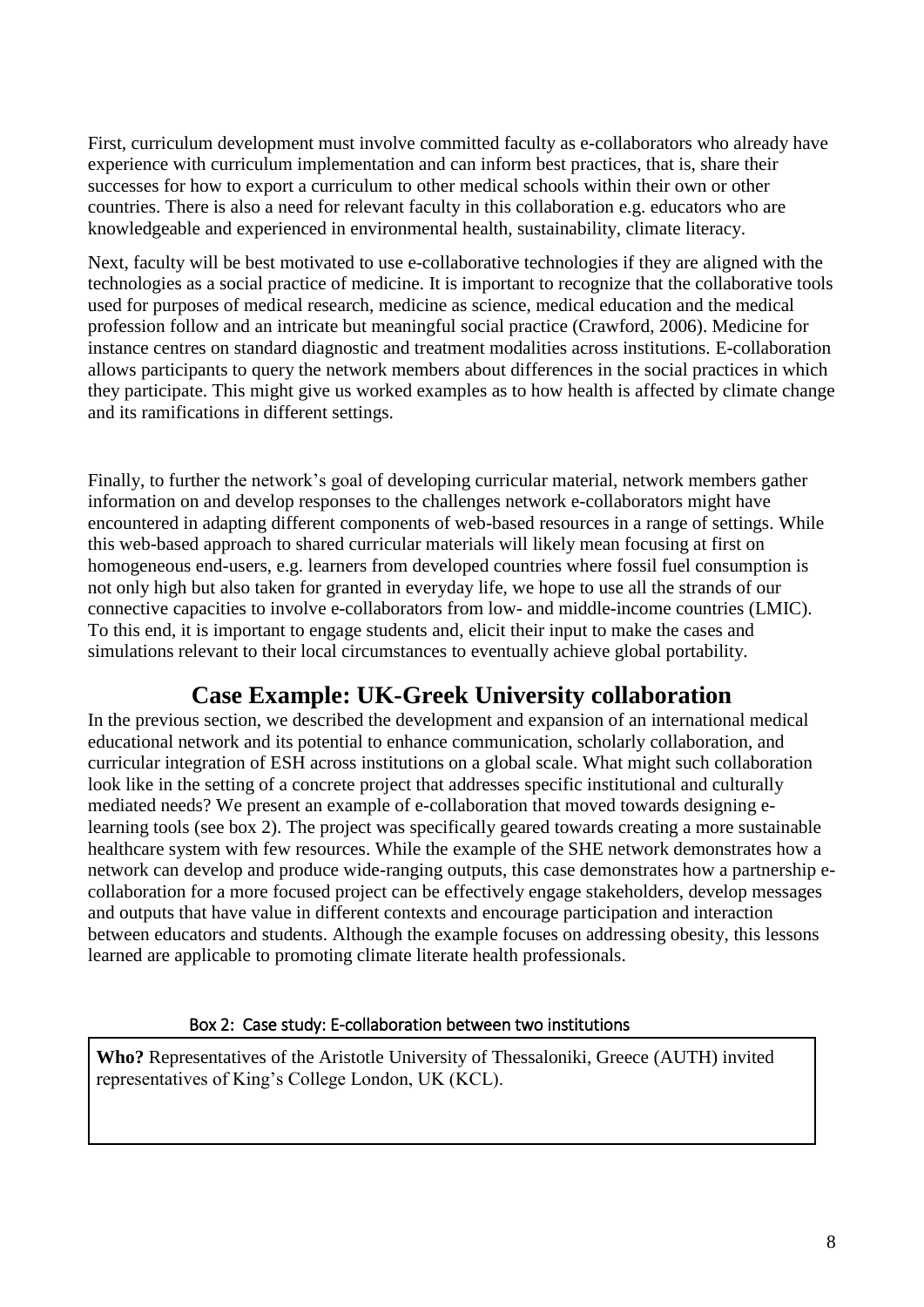**Why?** The overall purpose was to present and cope with an obesity epidemic in Greek society**.**  KCL was invited to support AUTH in introducing a behaviour change intervention to address obesity. By way of background, Greece is burdened with the highest rate of paediatric obesity in the world. Obesity is precursor of inactivity, arthritis, cardiovascular disease, hypertension, diabetes and stroke, as well as social and psychological distress. The impacts of this obesity epidemic are unsustainable, with increasing morbidity driving up the social, financial and environmental costs of healthcare provision. In addition, the Greek healthcare system and indeed higher education system is constrained by financial austerity following the recent collapse of its financial system.

The project was low budget, which was the initial driver for adopting an e-collaborative approach. The project needed lecture materials, handouts, scenarios to support peer-to-peer role-play, teacher training, monitoring of assessments, and careful ongoing evaluation as an established educational programme from the UK was effectively being transplanted into the Greek context.

**What?** There were three curricula collaborative elements. First, the intervention involved a lecture and role-play on broaching obesity and applying behaviour change theory and motivational interviewing techniques to support patients in both setting and achieving a personal goal. Students were provided with tailored information on evidenced strategies to improve diet, lose weight and/or increase physical activity levels. Second, students were distributed to a large network of general practices across the region and required to complete a behaviour change intervention with patients. Third, students were required to submit a reflection on their experiences as a compulsory but formative assessment.

**How?** The process involved regular video conferencing meetings using a free online platform were set up with the course organiser at AUTH to individualise the collaborative process. Materials were shared via email and translated locally. An interactive webinar was set up to support teacher development that included skills training in motivational interviewing and practical applications of behaviour change theory. Students were sent to over 130 primary care locations in three termly blocks and completed behaviour change consultations that included setting patient-led goals and action plans with over 3000 patients in a single academic year. Students were required to submit their reflective essays and a summary of each consultation via a free cloud-based document-sharing site. These were accessed and translated into English using free online translation software and used, with ethical approval, to evaluate the programme, looking at the experiences of students through their reflective essays and the experiences of patients through the consultation summaries.

**Evaluation – how?** The efficiency of this e-collaborative approach was evident to all involved. KCL's initial input was a single afternoon webinar, where existing teaching materials were recycled. AUTH gained access to the KCL programme that had been honed across three years of action research. Students across a multi-site network were able to articulate and reflect on their learning as part of their assessment, which was then submitted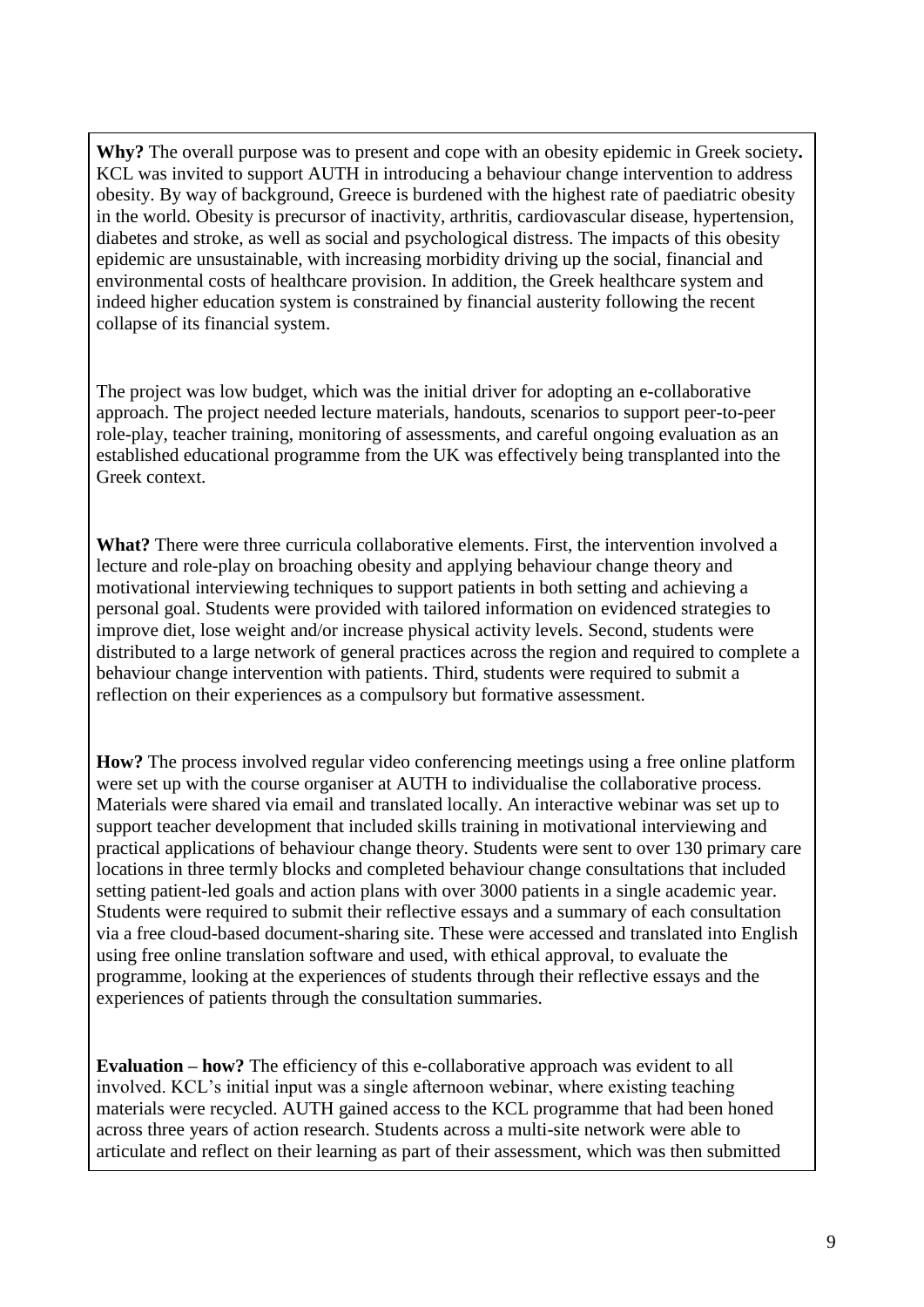via cloud-based file sharing, and used to quality control and improve their experience. The research interests of the team at KCL were used to support the evaluation needs at AUTH. This synergy was created by breaking down the barriers to international collaboration, where physical distance, language barriers and resource disparities become less significant through technology. The impacts in terms of environmental sustainability will depend on the students` success in changing behaviour. Adopting a 'back of the envelope' method of estimating these savings, if 1 in 10 patients achieved their goal and that goal resulted in a 33% reduction in health care needs over the life of that patient, then the healthcare-related carbon footprint of those 3000 patients would be reduced by approximately 3%.

## **Integrating a range of stakeholders**

The first lesson of the case of UK-Greek University collaboration is that e-collaboration can integrate a range of stakeholders. Keeping external stakeholders or key players involved is important in the curriculum design process because they have the resources to improve but also greatly hinder any new initiative. This is particularly relevant when external stakeholders such as health politicians and physician postgraduate representatives at hospitals or in the national physician association are invited to participate in the network collaborative. In short, e-collaboration must keep external stakeholders or key players content that progress is achieved by frequently communicating (synchronously and asynchronously) with external stakeholders and giving them options about how they transmit their feedback and opinions to the whole network

The second lesson is that e-collaboration can be used for purposes of knowledge sharing between external and internal stakeholders. Sharing of new curricula, learning-centred teaching, new technologies etc. need to be continuous. This is relevant because a curriculum is a process involving continuous program design and renewal (Briggs, 2007). The continuous process derives from the fact that a curriculum has its own lifecycle according to the academic year and stakeholders need to be kept updated about current activities. Furthermore, curriculum renewal or reform might come about following international research trends, faculty and student desires to change (or keep) the curriculum as well as political pressure from external stakeholders. Regardless of the pace of curriculum renewal, e-collaboration is a way of keeping stakeholders at two institutions (e.g. medical schools as in above case: KCL and AUTH) each with external and internal stakeholders on the same page.

A third lesson is that e-collaboration is helpful in uniting stakeholders in the process of formulating a vision. Agreement on standards and course-validation is one aspect of this. Another is to share and discuss benchmarks or visions from professional bodies that the ESH curriculum needs to fulfil. Ecollaboration might help participants agree on common standards and the structure of the curriculum such as how many hours and which type of assessment. This should then contribute to building a vision and a shared narrative about the value of ESH for the involved stakeholders of the institutions. In summary, external and internal stakeholder e-collaboration, agreeing on the novelty and visionary status of sustainability (e.g., climate literacy) might help stakeholders to build an ethos as change agents and involved medical schools to build an image as sustainable medical schools (i.e., schools producing climate literate medical professionals).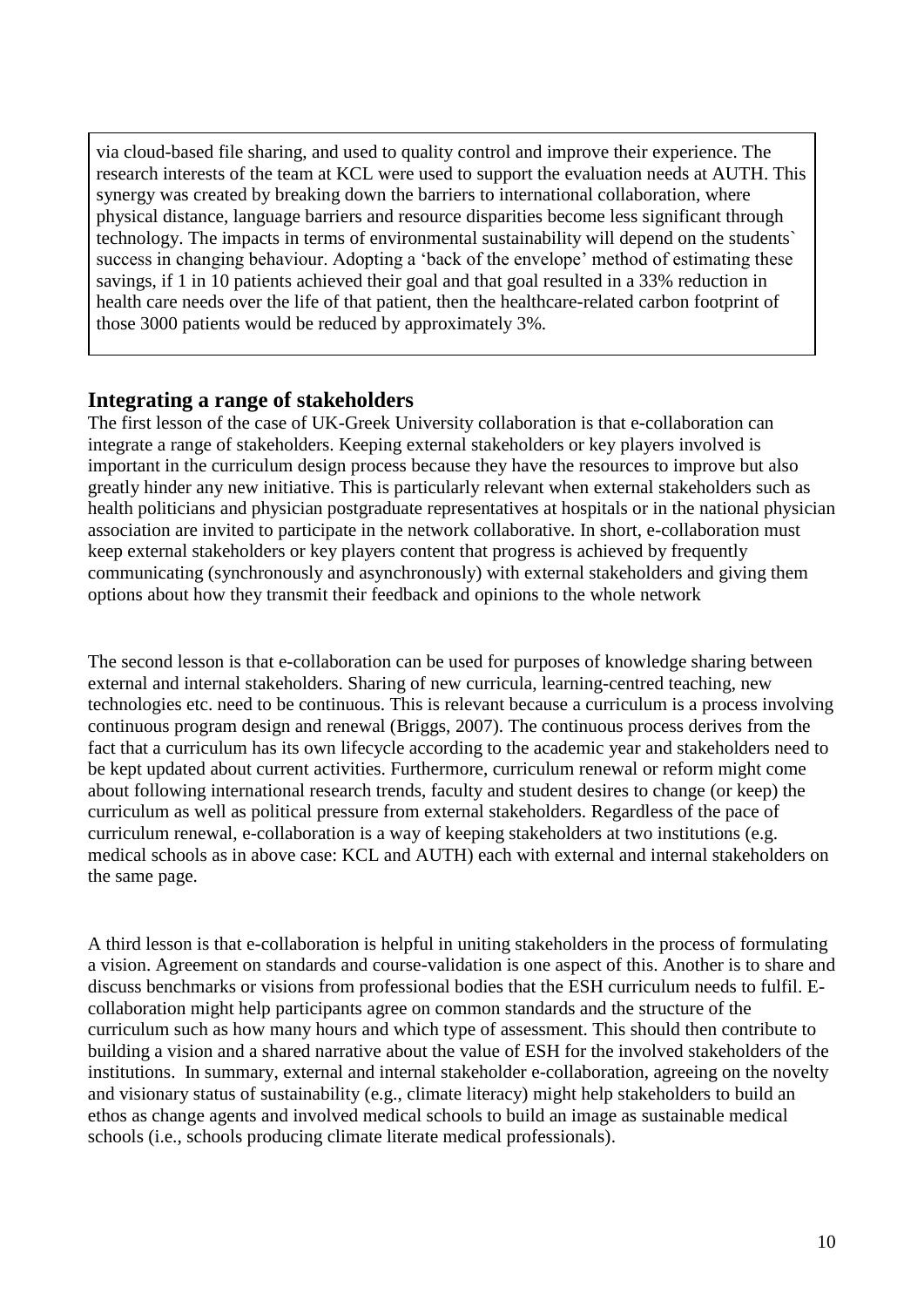## **Addressing national and local health and political contexts**

The above case is an example of how e-collaboration provides an opportunity for one medical school (KCL) to not only export the message of sustainability, but also develop it together with another medical school (AUTH). It is pertinent in the initial phase of e-collaboration to build awareness of national and local contextual differences. Once a consensus has arisen through collaboration, there needs to be a process of individuation to the local context.

The discipline of sustainable healthcare education often arises and becomes an internationally shared agenda within a national or local context. E-collaboration must address local and contextual factors and take account of national and cultural settings in which medical schools are situated. The point is that two different medical schools in different or even in the same countries might not serve the same patients (i.e., presenting with similar disease patterns), the same medical students or share the same curriculum and educational objectives. Because these differences might sound obvious, or because we as educators get accustomed to our own curriculum and terminology etc., differences can easily be overlooked and tailored solutions might be missed. For instance, while the UN's Education for Sustainable Development (ESD) agenda provided a general context for change, it did not address the specific institutional constraints in healthcare delivery that leaders would need to account for to implement ESD.

ESH education is influenced by numerous factors beyond the pedagogical reorientation urged by ESD. These factors include changes in social and political trends, healthcare practice, scientific advancements, health systems reorganisation, varying climatic conditions and national and international policy developments. For instance, in relation to the above-mentioned UK-Greece collaboration, change caused by external factors such as increased awareness of environmental determinants of health and introduction of carbon-emissions reporting in the UK (NHS, 2012). It was also manifested through an increased focus on transparency and quality and a better understanding of the carbon footprint of healthcare, and the creation of new organisations such as Public Health England (Negev & Kovats, 2016); and enshrining responsibility within the UK Climate Change Act 2008 (Costello et al., 2009). In summary, e-collaboration towards curriculum development is charged with political pressures for reform or renewal nationally and internationally.

## **The role of students: Enabling broad, equitable participation**

E-collaboration can enable broad, equitable participation. The perspective of students is crucial to ensure that the design, content and delivery of curricula meet the needs and expectations of learners. Traditionally curricula have had limited participation of lower 'status' stakeholders, for example students or patients having limited input compared to professors or consultants.

In the Greek/ UK collaboration described above (box 2), students were able to give their 'evaluation' of the course and their experiences with patients as part of their reflective essay submission, effectively creating a participatory action research project, where their experiences were fed forward into the next cycle of curriculum development. Challenges were anticipated in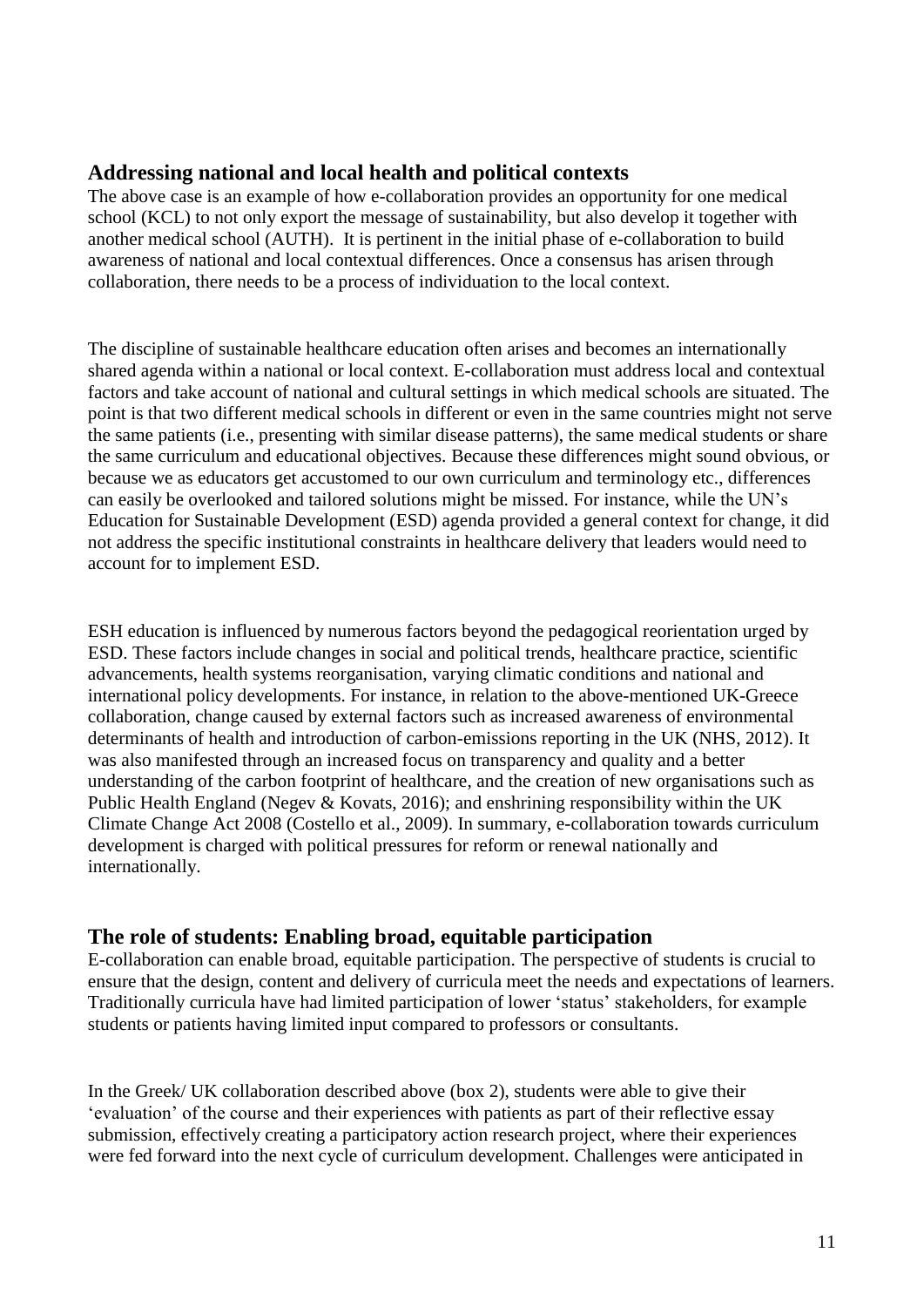collaborating between differently resourced medical schools with disparate cultures and population profiles. Nonetheless, the depth of learning and reflection by students at AUTH and the reported engagement of their patients exceeded the levels reported at KCL. There was a high level of engagement by students in this progressive, e-collaborative project.

Our vision moving forward would be of an ongoing international collaboration, extending to students, blurring boundaries between educators and students, promoting scholarship, and involving and empowering students as active partners in the ongoing review and development of curricula (Fetterman, 2001). The majority of today's students are active users of social media and online communications in a variety of forms. Notably, In the UK, the medical student campaign 'Healthy Planet' (www.healthyplanet.org), which addresses environmental and health issues, mainly communicates through social media and cloud-based technologies. The International Federation of Medical Students' Associations brings together medical students from over 100 countries, involving a variety of e-collaboration tools. Students may be more *digitally native* and willing to be *digital immigrants* than educators (Prensky, 2001) may and may be experienced at getting to know and use new online platforms.

In the case of SHE, students clearly provided leadership, for example, by creating and disseminating e-learning modules and webcasts. Although medical students have highly demanding course requirements to meet, many students have made significant contributions both during student-selected projects and outside of their formal medical training (Dyrbye et al., 2006). Students' idealism, energy and career motivations may be contributing factors. In summary, students are important partners in e-collaboration both because it is important to take into account their perspective on the priorities for medical education, and because they bring useful skills, energy, and experience.

## **Conclusion**

In conclusion, e-collaboration is central at all levels of the ESH curriculum design process. This is particularly the case in forming a network collaborative around the curriculum process, to alignment of assessment and learning activities with objectives, to discussing and agreeing on vision, to the actual implementation. E-collaboration can aid the curriculum design process such that people feel that their participation and interests are valued, as well as providing resources and input to support stressed academics and institutions. E-collaboration is not an end in itself, but a means of enabling a global network to address an issue that suits this type of collaboration.

The projects discussed in this chapter highlight the need for five further lines of research. First, ecollaboration has implications not only for ESH curriculum design, but also for faculty capacity development. Thus, once the curriculum is in shape, we found that there arises a need for initiatives that enhance medical educators' teaching competences or capacities to teach about new and unfamiliar topics (e.g., climate literacy). Medical educators at all levels from tutors to seasoned professors might benefit from participating in the network for e-collaboration on teaching modalities (e.g. e-learning).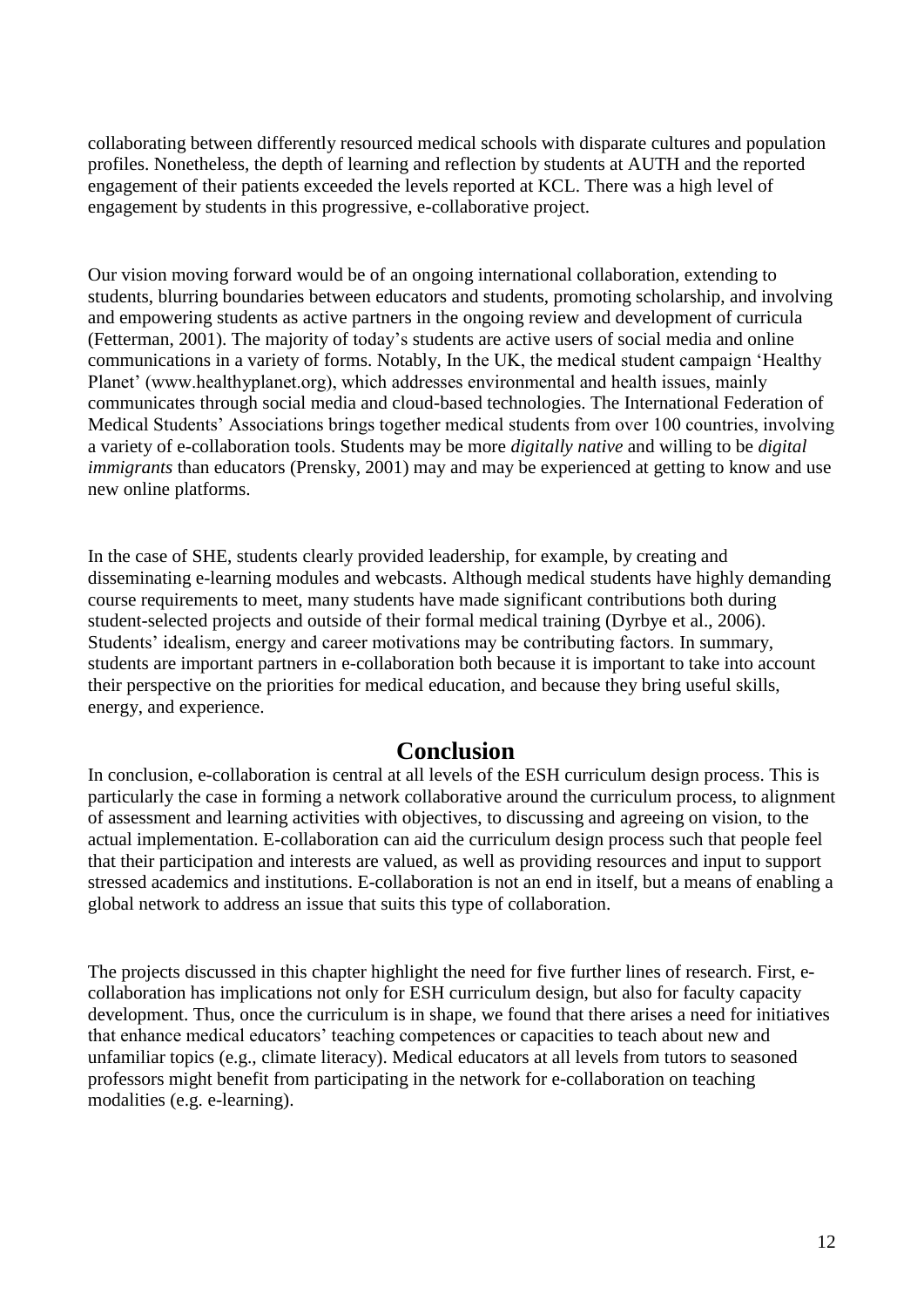Second, future research must (or needs to) look more at ethics. As discussed above, e-collaboration can potentially widen accessibility of and participation in curriculum development, but it is also important to be cognisant of the potential inequality of participation, production and ownership within such a network. Research could investigate the complex issues about ownership of tools, e.g. copyright in relation to sustainability, as well as political and economic embeddedness of a network aiming to be environmentally conscious. Thus, an issue for environmentally conscious networks is the stated environmental credentials (e.g. green accountability) of providers and platforms that the network engages with. If the provider of an e-collaboration tool does not have an adequate environmental policy, are medical educators wanting to implement a green curriculum ethically obliged to avoid using and recommending such a tool, even if it might technically be the best solution?

Third, future research should consider how the output of an e-collaboration could be formalised and made widely available through e-learning. Our examples demonstrate useful outputs of ecollaboration, and their applicability in different settings. With existing medical curricula often at capacity and little room for new fields to be introduced, e-learning provides an opportunity to provide learning episodes for large numbers of students in both LMIC and high-income countries (Frehywot et al., 2013).

Fourth, future research might look at ESH through the lens of higher education research. One question is whether ESH as a curriculum strategy and ideology impedes or furthers trans-border trade in higher education. On one hand, e-collaboration is arguably a powerful set of tools and strategies that are impervious or at least neutral to the rising demand for online higher education. On the other hand, e-collaboration is not just a neutral approach. It affects how health curricula are shared and developed towards or away from ESH curricula integrated or as stand-alone courses in the curriculum. It was our opinion as researchers and educators that ESH should be integrated into health education and not be a stand-alone course. However, further research is needed to substantiate this opinion and formulate guidelines for the design of ESH curricula.

Fifth, research is needed on higher education concerning the interplay between e-collaborative curriculum and higher education policies around blended learning. University education is going online at a rapid pace with open universities, MOOCs, e-universities etc. Research should assess what role e-collaboration can play in this development.

In conclusion, in our experience e-collaboration around curriculum design is about networking and organising work. E-collaboration might only improve workflows if the organisation, e.g. the ways the members of the subgroups are organised, is ready to embrace e-collaborative tools. Ecollaboration emerges to address parochial limitations in institutional and national political agendas pertaining to medical schools' curricula. It underscores the need for global connectivity and continuous real-world practical engagement as well as more theoretical work and collaboration. Ecollaboration might help in formulating new policies and initiatives between regions or even countries around student exchange agreements to address sustainability as a global concern by keeping members up-to-date on issues as well as promoting discussion, (e.g., around current thinking and research related to climate literacy for health professionals). The impact of e-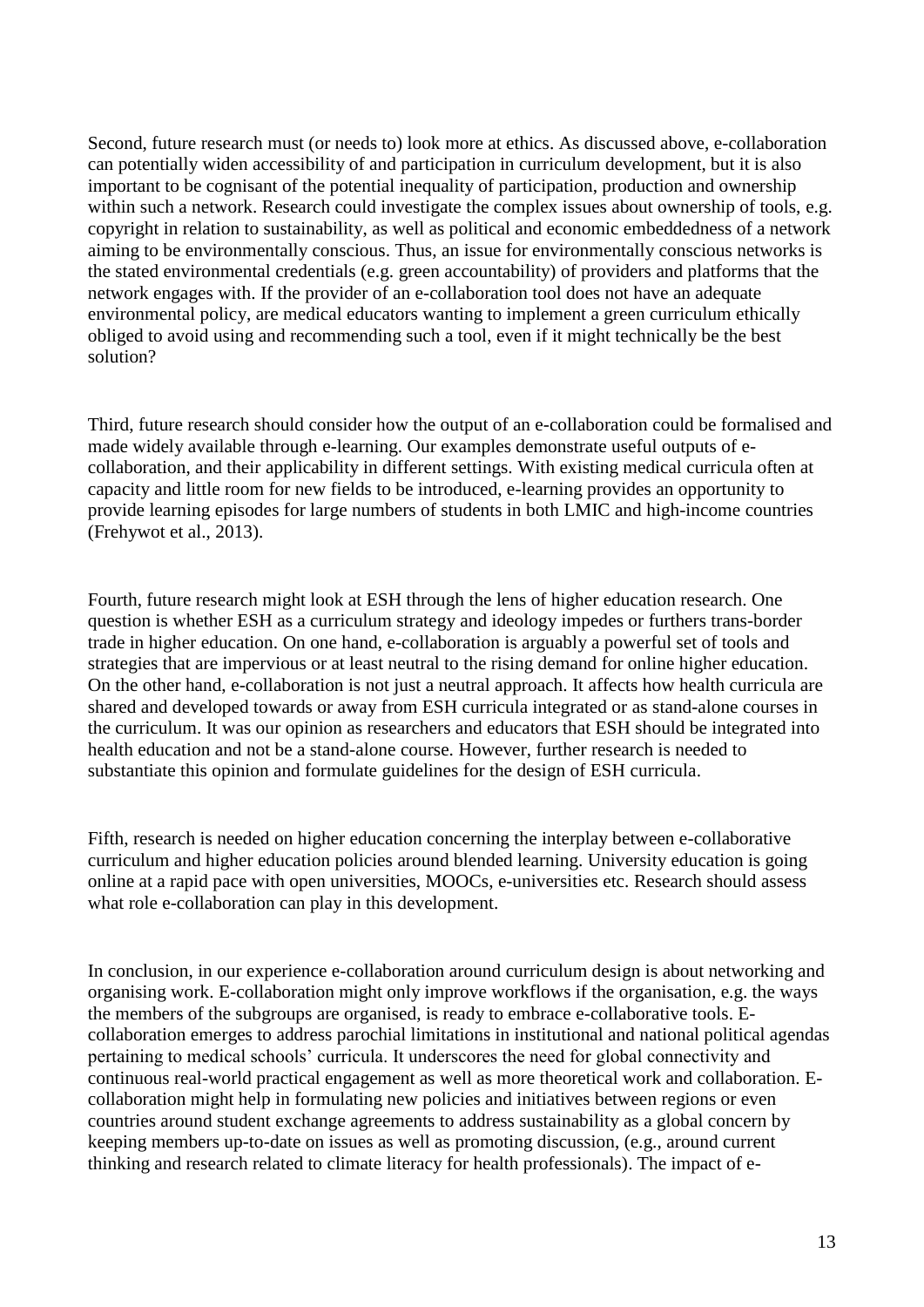collaboration on ESH curriculum and subsequent impact on a more sustainable global environment depend on both the actual tools and their application in collaborative networks.

## Acknowledgement

First, for creating figure 1, our heartfelt thanks to Matthew D Mueller, DO/MPH, Des Moines University College of Osteopathic Medicine. Second, funding was instrumental in physically bringing together members of the SHE Network on two occasions. The first funding, a Collaborative Teaching Grant from the UK Higher Education Academy allowed a national consultation process involving 64 participants to be held around the three Priority Learning Outcomes on sustainability. The second, funding for the collaboration between King's College London, UK (KCL) was in part from the Aristotle University of Thessaloniki, Greece (AUTH).

Figures and Boxes

Figure 1: The key achievements of the Sustainable Healthcare Education network over the past decade.

Box 1: Terminology

Box 2: UK-Greek case

## **References**

Adams, W.M. (2006). The Future of Sustainability: Re-thinking Environment and Development in the Twenty-first Century. Report of the IUCN Renowned Thinkers Meeting, 29–31 Jan 2006. Retrieved from: [http://cmsdata.iucn.org/downloads/iucn\\_future\\_of\\_sustanability.pdf](http://cmsdata.iucn.org/downloads/iucn_future_of_sustanability.pdf)

Blau, I. (2013). E-Collaboration Within, Between, and Without Institutions. *International Journal of e-Collaboration* 7(4): 22-36. doi: 10.4018/jec.2011100102

Briggs, C.L. (2007) Curriculum Collaboration: A Key to Continuous Program Renewal. *The Journal of Higher Education.* 78(6): 676-711.<http://dx.doi.org/10.1080/00221546.2007.11772076>

Costello, A., Abbas, M., Allen, A., Ball, S., Bell, S., Bellamy, R., Friel, S., Groce, N., Johnson, A., Kett, M., Lee, M., Levy, C., Maslin, M., McCoy, D., McGuire, B., Montgomery, H., Napier, D., Pagel, C., Patel, J., de Oliveira, J.A., Redclift, N., Rees ,H., Rogger, D., Scott, J., Stephenson, J., Twigg, J., Wolff, J., and Patterson, C. (2009). Managing the health effects of climate change: Lancet and University College London Institute for Global Health Commission. *The Lancet*. 373(9676): 1693-1733 doi[:10.1016/S0140-6736\(09\)60935-1](https://doi.org/10.1016/S0140-6736(09)60935-1)

Crawford, R. (2006). Health as a Meaningful Social Practice. *Health* 10 (4): 401-420 doi: [10.1177/1363459306067310](http://dx.doi.org/10.1177%2F1363459306067310)

Dyrbye, L.N., Thomas, M.R., and Shanafelt. T.D. (2006). Systematic review of depression, anxiety, and other indicators of psychological distress among U.S. and Canadian medical schools. *Academic Medicine*. 81(4): 354-373.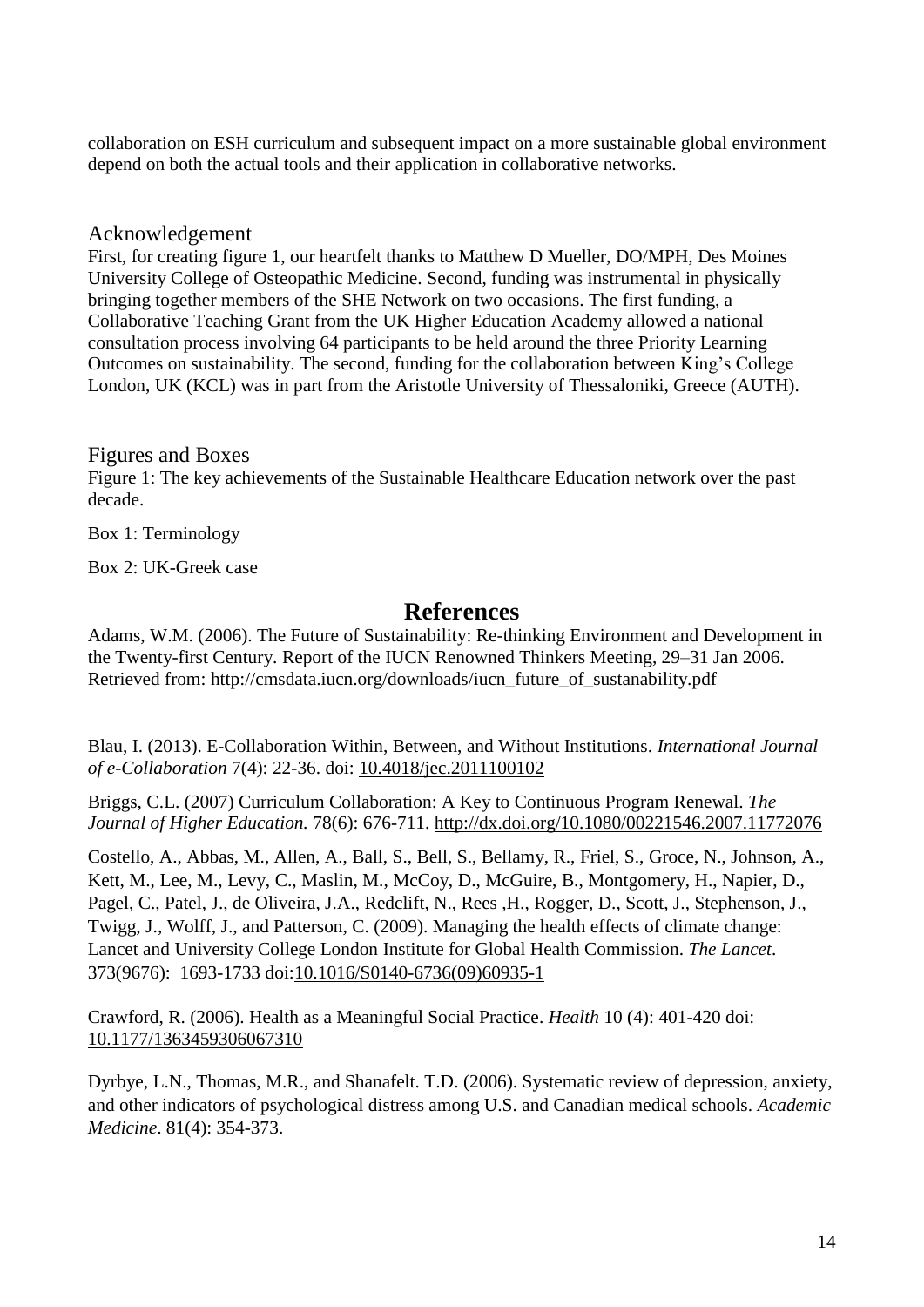Fetterman, D.M. (2001). The transformation of evaluation into a collaboration: A vision of evaluation in the 21st century. *American Journal of Evaluation,* 22(3): 381-385.

[Frehywot,](https://www.ncbi.nlm.nih.gov/pubmed/?term=Frehywot%20S%5BAuthor%5D&cauthor=true&cauthor_uid=23379467) S., [Vovides,](https://www.ncbi.nlm.nih.gov/pubmed/?term=Vovides%20Y%5BAuthor%5D&cauthor=true&cauthor_uid=23379467) Y., [Talib,](https://www.ncbi.nlm.nih.gov/pubmed/?term=Talib%20Z%5BAuthor%5D&cauthor=true&cauthor_uid=23379467) Z., [Mikhail,](https://www.ncbi.nlm.nih.gov/pubmed/?term=Mikhail%20N%5BAuthor%5D&cauthor=true&cauthor_uid=23379467) N., [Ross,](https://www.ncbi.nlm.nih.gov/pubmed/?term=Ross%20H%5BAuthor%5D&cauthor=true&cauthor_uid=23379467) H., [Wohltjen,](https://www.ncbi.nlm.nih.gov/pubmed/?term=Wohltjen%20H%5BAuthor%5D&cauthor=true&cauthor_uid=23379467) H., [Bedada,](https://www.ncbi.nlm.nih.gov/pubmed/?term=Bedada%20S%5BAuthor%5D&cauthor=true&cauthor_uid=23379467) S., [Korhumel,](https://www.ncbi.nlm.nih.gov/pubmed/?term=Korhumel%20K%5BAuthor%5D&cauthor=true&cauthor_uid=23379467) [K.](https://www.ncbi.nlm.nih.gov/pubmed/?term=Korhumel%20K%5BAuthor%5D&cauthor=true&cauthor_uid=23379467), [Koumare,](https://www.ncbi.nlm.nih.gov/pubmed/?term=Koumare%20AK%5BAuthor%5D&cauthor=true&cauthor_uid=23379467) A.K., and [Scott,](https://www.ncbi.nlm.nih.gov/pubmed/?term=Scott%20J%5BAuthor%5D&cauthor=true&cauthor_uid=23379467) J. (2013). E-learning in medical education in resource constrained low- and middle-income countries. *Human [Resources &](https://www.ncbi.nlm.nih.gov/pubmed/23379467) Health*.11(4) doi: 10.1186/1478-4491-11-4

Harden, R.M., 2006. International medical education and future directions: a global perspective. *Academic Medicine*, 81(12)S22-S29. doi[:10.1097/01.ACM.0000243411.19573.58](https://doi.org/10.1097/01.ACM.0000243411.19573.58)

Kapucu, N. (2006). Public-nonprofit partnerships for collective action in dynamic contexts of emergencies. *Public Administration*, 84(1): 205-220 doi: 10.1111/j.0033-3298.2006.00500.x

Negev, M. and Kovats, R.S., (2016). Climate change adaptation in the reorganized UK public health system: A view from local government. *Public health*, *134*, pp.102-104.

Ozcan, Y. A., and Khushalani, J. (2016). Assessing efficiency of public health and medical care provision in OECD countries after a decade of reform. *Central European Journal of Operations Research*. Advance online publication. doi:10.1007/s10100-016-0440-0.

Pencheon, D. and Roschnick, S. (2012). *Sustainability in the NHS Health Check 2012*. NHS Sustainable Development Unit. Cambridge, UK: NHS Sustainable Development Unit; 2012. Retrieved from:

http://www.sduhealth.org.uk/documents/publications/Sustainability\_in\_the\_NHS\_Health\_Check\_2 012\_On-Screen\_Version.pdf

Prensky, M. (2001). Digital Natives, Digital Immigrants Part 1. *On the Horizon*. 9(5): 1-6. https:// doi.org/10.1108/10748120110424816

Rosalind J. (2014). ICT's participatory potential in higher education collaborations: Reality or just talk. *British Journal of Educational Technology* 45(4): 557-570 doi: 10.1111/bjet.12060

Schauer, B., and Zeiller M. (2011) E-Collaboration Systems: How Collaborative They Really Are Analysis of Collaboration Features of Electronic Collaboration Systems. *The First International Conference on Advanced Collaborative Networks, Systems and Applications. IARIA*, 16-21. ISBN: 978-1-61208-143-4.

Starfield, B. and Shi, L., (2002). Policy relevant determinants of health: an international perspective. *Health Policy*, *60*(3): 201-218.

Teherani, A. (In preparation). Validation of sustainability learning objectives. Journal Article Manuscript.

Thompson, T., Walpole, S., Braithwaite, I., Inman, A., Barna, S., and Mortimer, F. (2014). Learning objectives for sustainable health care. *The Lancet*. 384:1924-5 doi: [http://dx.doi.org/10.1016/S0140-6736\(14\)62274-1](http://dx.doi.org/10.1016/S0140-6736(14)62274-1)

United Nations General Assembly (1987) Report of the World Commission on Environment The Role of Collaborative Networks in Sustainability 17 and Development: Our Common Future. Transmitted to the General Assembly as an Annex to document A/42/427 - Development and